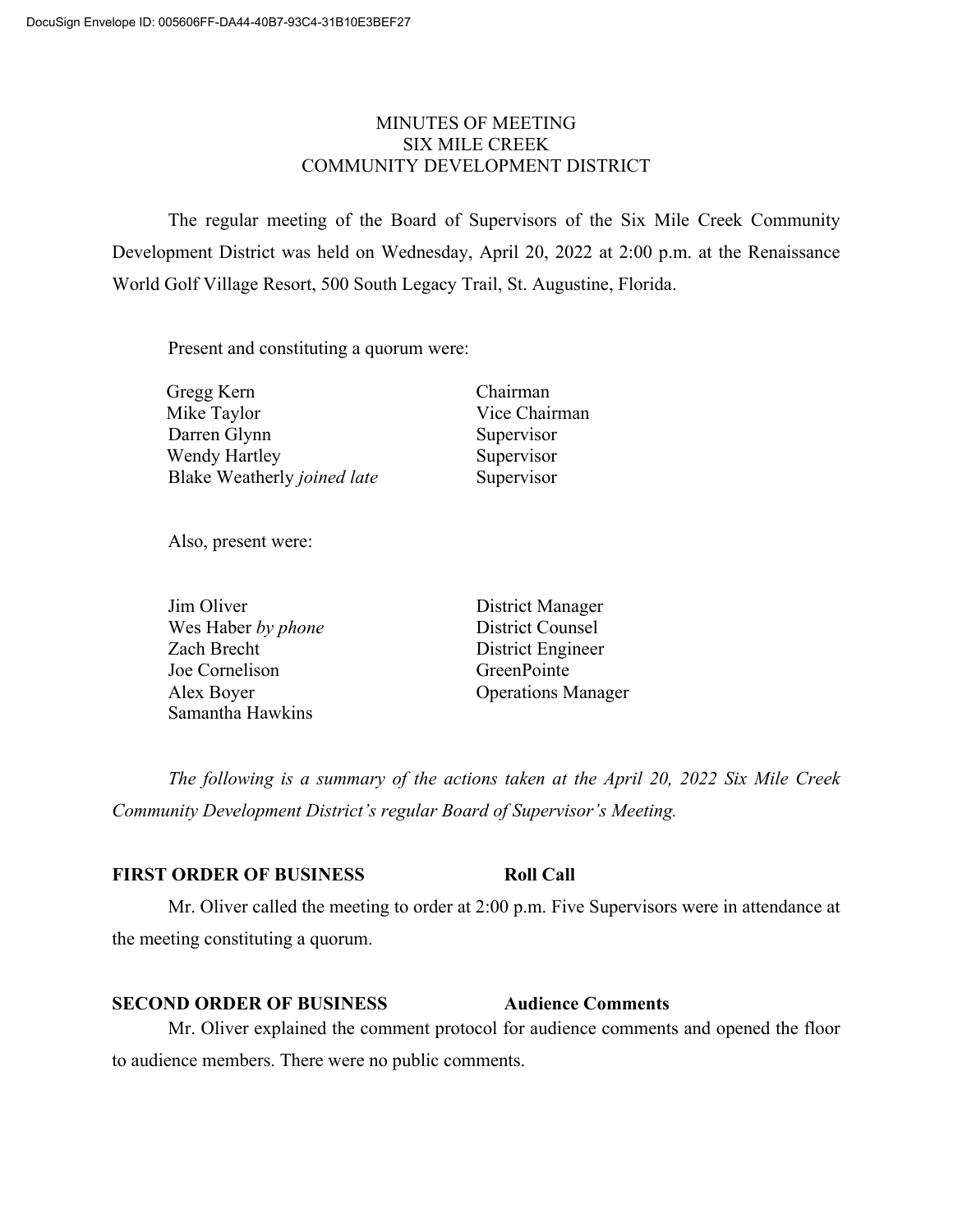April 20, 2022 Six Mile Creek CDD

# **THIRD ORDER OF BUSINESS Approval of Minutes of the March 16, 2022 Meeting**

Mr. Oliver asked for any comments or changes to the March 16, 2022 meeting minutes. The Board had no changes to the minutes.

> On MOTION by Mr. Kern, seconded by Mr. Taylor, with all in favor, the Minutes of the March 16, 2022 Meeting, were approved.

# **FOURTH ORDER OF BUSINESS Ratification of Village Pools of Central Florida Invoice**

Mr. Oliver noted that this invoice was to replace the existing lift, delivery, and set up for \$10,800.

> On MOTION by Mr. Taylor, seconded by Mr. Hartley, with all in favor, the Village Pools of Central Florida Invoice, was ratified.

# **FIFTH ORDER OF BUSINESS Discussion of Pedestrian Connection Paths** *\*Mr. Weatherly joined the meeting at this time.*

The Board reviewed the current permitted plans for the pedestrian paths. The residents had presented alternate plans, and the Board reviewed the viability and cost of the alternate plans. It was noted that it would be around \$11,000 to do the other plan, and they would have to resubmit plans to the county to approve them again. Discussion ensued regarding the ADA ramps.

After Board discussion, they decided to approve the current plan as it was previously discussed, with a not to exceed cost of \$15,000.

> On MOTION by Mr. Kern, seconded by Ms. Hartley, with all in favor, the Pedestrian Connection Paths, with a Not-To-Exceed Amount of \$15,000, was approved.

# **SIXTH ORDER OF BUSINESS Discussion Regarding Board Terms of Office**

Mr. Oliver noted that in 2020 the first two seats on the Board were filled by general election, where qualifying residents went to the Supervisor of Elections office and registered to run for office. Darrin and Wendy were the successful candidates. The other election held in 2020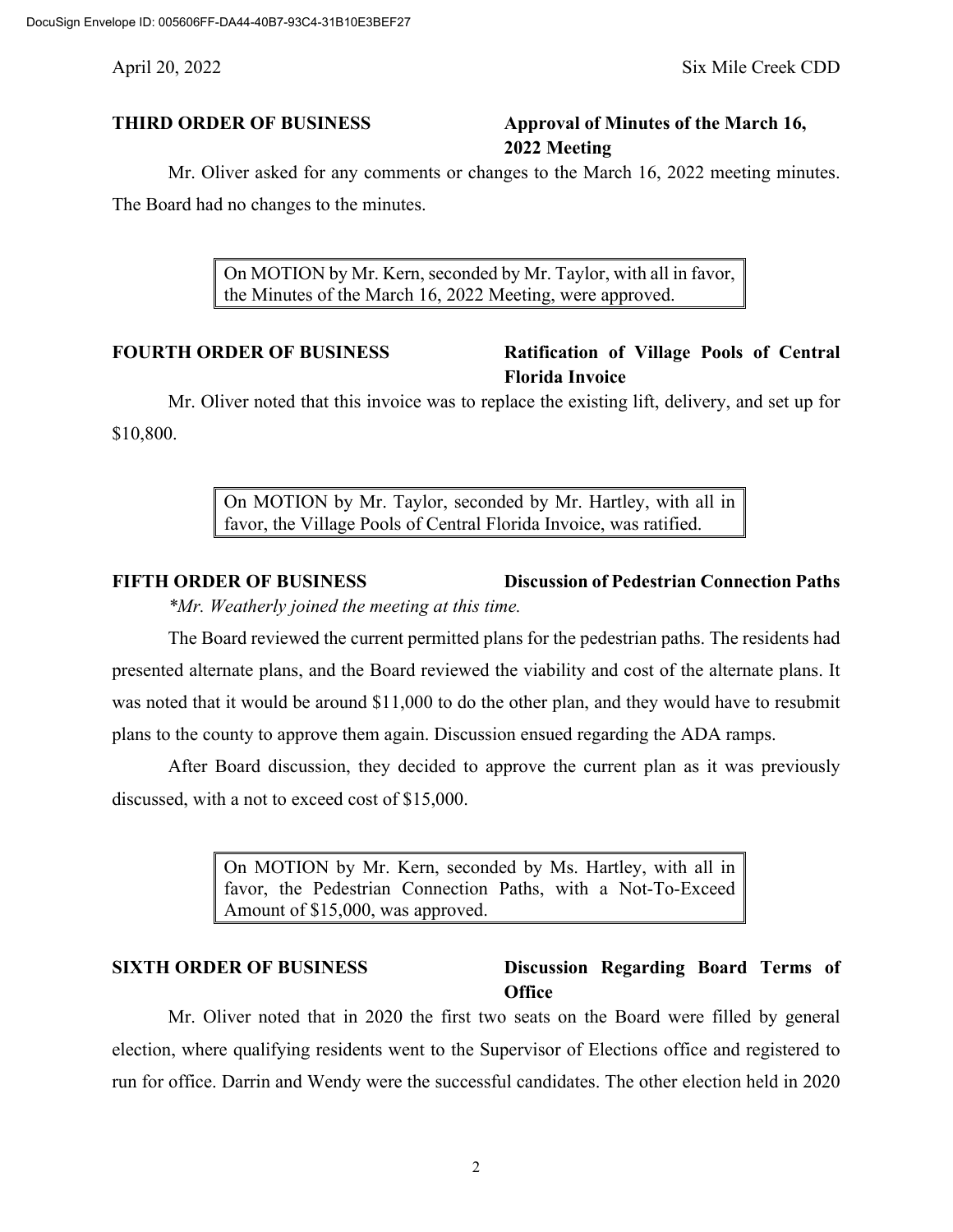was the seat currently held by Blake Weatherly, and that was the last landowners' election. All three of seats received four-year terms. The seats that Mike and Greg are in, Seats 2 and 4, they were last elected by landowners' election in 2018. Their term ends in 2022.

Mr. Oliver stated that they have made the announcement to the public that if anyone is interested, they can get qualified for election. More information can be found on the website.

Mr. Oliver suggested that the landowner elected Supervisor most familiar with the project be elected to stay on the Board for the longest term. He suggested that Mr. Weatherly resign from his seat and the Board fill his vacancy immediately with Mr. Kern contingent on Mr. Kern resigning from his current seat. The third step would be to fill Mr. Kern's vacancy with Mr. Weatherly. The Board had no questions and no opposition to Mr. Oliver's suggestion.

> On MOTION by Mr. Kern, seconded by Mr. Taylor, with all in favor, Accepting Blake Weatherly's resignation from Seat 1 contingent upon the Board filling the vacancy immediately, was approved.

Mr. Oliver noted that Seat 1 was now empty. The Board agreed to appoint Greg Kern to Seat 1.

> On MOTION by Mr. Taylor, seconded by Ms. Hartley, with all in favor, Appointing Greg Kern to Seat 1 with his current Seat 2 resignation contingent upon filling Seat 2 vacancy immediately, was approved.

Mr. Oliver noted that Seat 1 was now vacant. The Board appointed Blake Weatherly to fill the vacancy in Seat 2.

> On MOTION by Mr. Kern, seconded by Ms. Hartley, with all in favor, Appointing Blake Weatherly to Seat 2, was approved.

Mr. Oliver confirmed for the record that Mr. Kern is now in Seat 1 with a term expiring November 2024 and Mr. Weatherly is in Seat 2 with a term expiring November 2022. Mr. Weatherly's seat will be filled by a resident after the general election.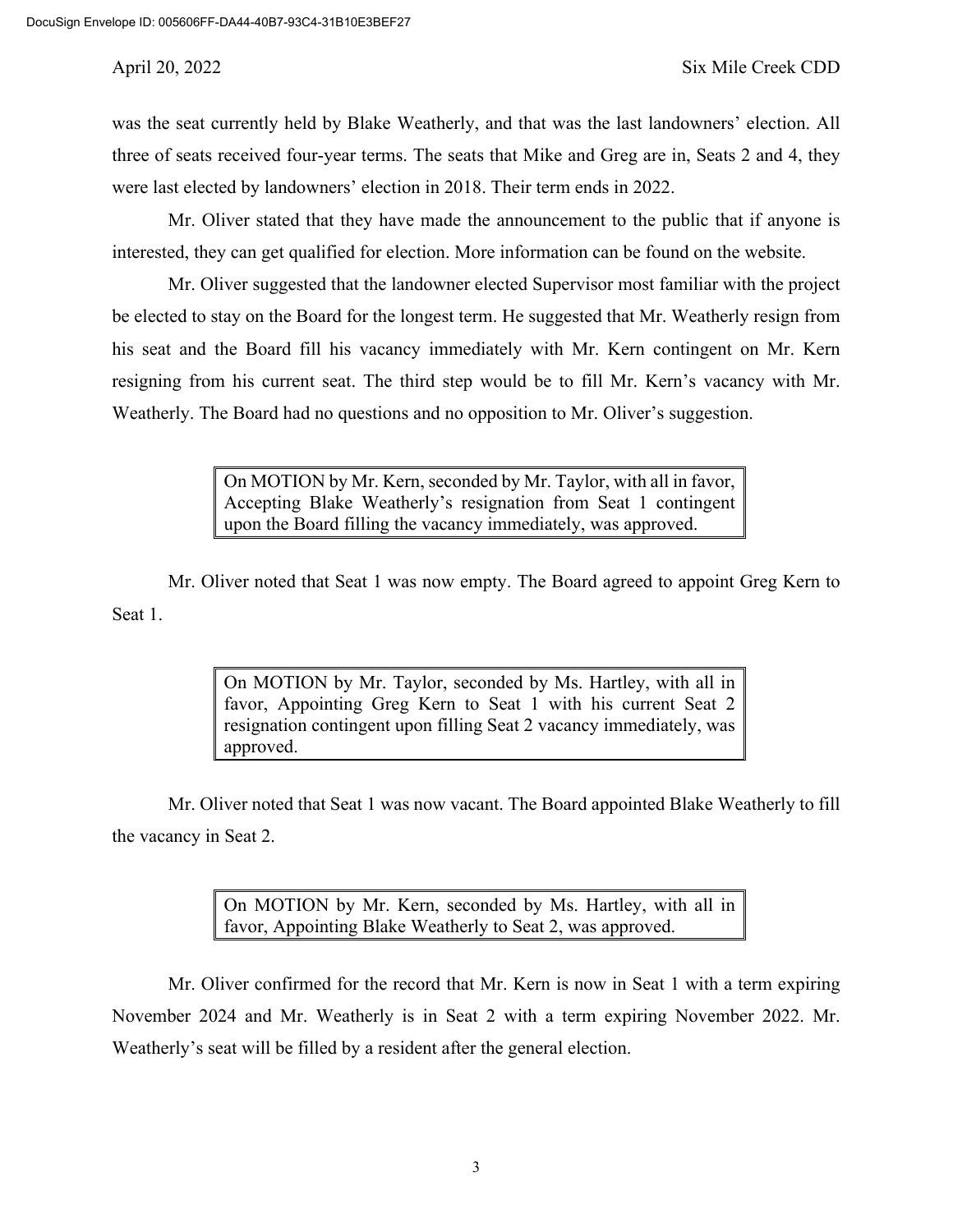## **SEVENTH ORDER OF BUSINESS Discussion of Fiscal Year 2023 Budget Process**

Mr. Oliver stated that the proposed budget will be brought to the May 18, 2022 Board meeting and at that point a resolution will be adopted that approves the proposed budget and sets a public hearing date no sooner than 60 days after approving the budget. The budget can be revised as they go through the process, and the budget will not be adopted until August.

The Board did not have any questions regarding the budget process.

# **EIGHTH ORDER OF BUSINESS Other Business**

There being none, the next item followed.

### **NINTH ORDER OF BUSINESS Staff Reports**

#### **A. Attorney**

Mr. Haber noted that he had nothing further to report.

# **B. Engineer**

- **1. Consideration of Requisition 124 - 127, 2021 Capital Improvement Revenue and Revenue Bonds, (AA3 Phase 1)(Phases 9 & 11)**
- **2. Consideration of Requisitions 12 - 14, 2021 Capital Improvement Revenue Bonds (AA3 Phase 2)(Phase 10)**
- **3. Ratification of Requisition 28, 2021 Capital Improvement and Refunding Revenue Bonds, (AA2, Phase 3B) (East Parcel Phase 2)**
- **4. Consideration of Requisitions 29 – 36, 2021 Capital Improvement and Refunding Revenue Bonds (AA2, Phase 3B) (East Parcel Phase 2)**

Mr. Brecht stated there was a requisition summary in the agenda packet. He noted the total

for the requisitions was \$1,734,430.98. He offered to answer any questions regarding the requisitions.

> On MOTION by Mr. Kern, seconded by Mr. Weatherly, with all in favor, Requisitions 124-127, 12-14, and 29-36 and Ratification of Requisition 28, was approved.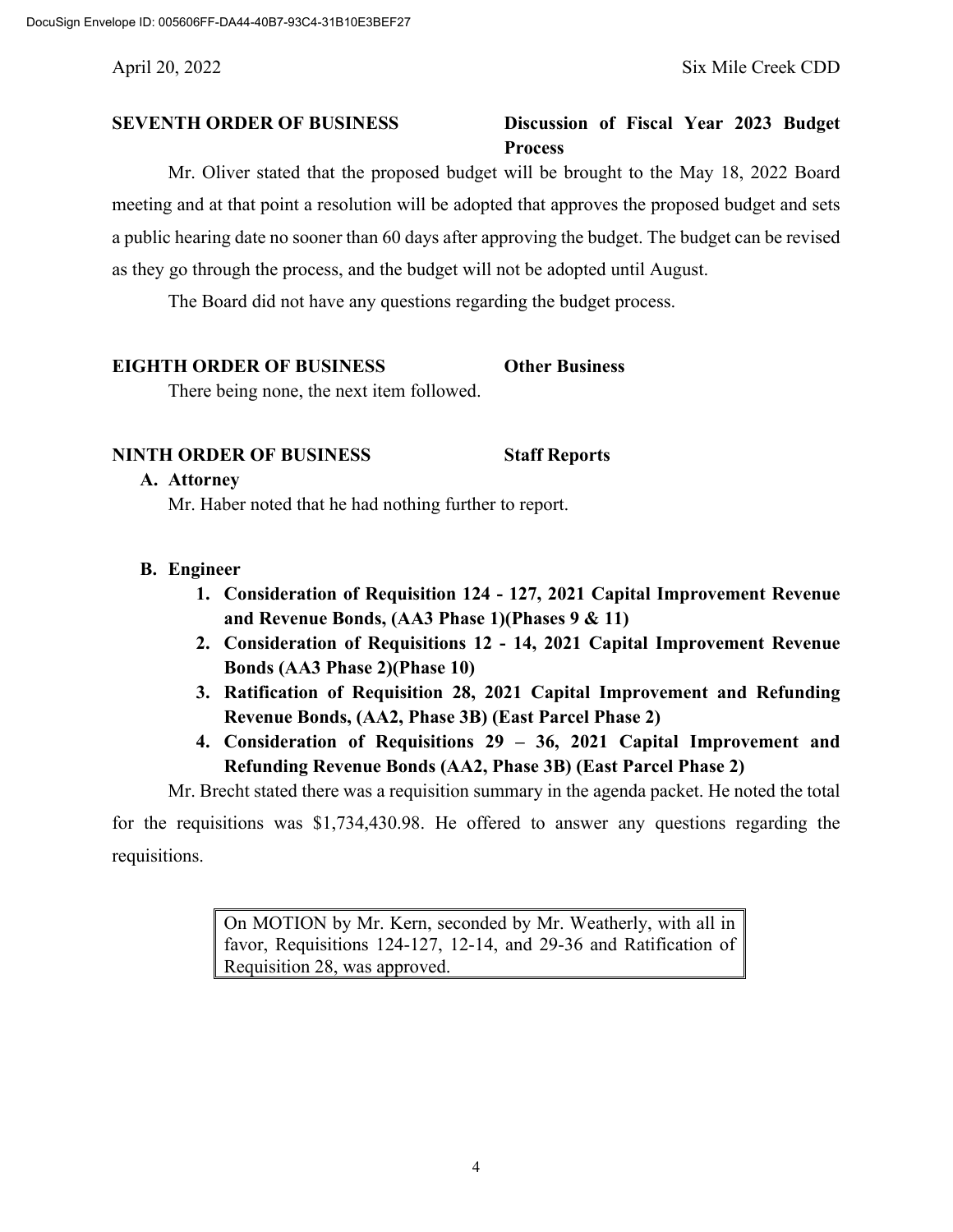# **5. Jax Utilities Change Order #1 for Trailmark Phase 11**

Mr. Brecht stated they were requesting 9 weather days be added to their contract. He stated there would be no monetary changes to the contract. He asked if there were any questions. Hearing none,

> On MOTION by Mr. Kern, seconded by Mr. Taylor, with all in favor, the Change Order No. 1 TrailMark Phase 2, was approved.

### **C. Manager**

Mr. Oliver did not have anything further to present.

# **D. Operations / Amenity Manager**

### **1. Report**

Mr. Boyer reviewed the reports including the maintenance projects, cleanings, and other items replaced or repaired. He reviewed the upcoming events. Mr. Boyer stated that they got paint quotes, and he gave the Board that information to overview during the meeting. The Board decided on the \$4,700 Master Finishing option.

> On MOTION by Mr. Kern, seconded by Mr. Taylor, with all in favor, the Painting Project Quote from Master Finishing for \$4,700, was approved.

Mr. Boyer printed out information about the amenity facility questions the Board had and presented that to the Board during the meeting. He overviewed the report and the Board discussed if they would like to implement a usage fee for people who utilize the amenity facilities. The Board decided to have staff follow up on these amenity guidelines.

### **TENTH ORDER OF BUSINESS Supervisor's Requests and Audience Comments**

Mr. Oliver asked the Board members for any comments or concerns. The Board did not have any. A member of the audience asked the Board if there could be a calendar page that listed the upcoming events planned. The Board walked the resident through the website calendar and how to access it.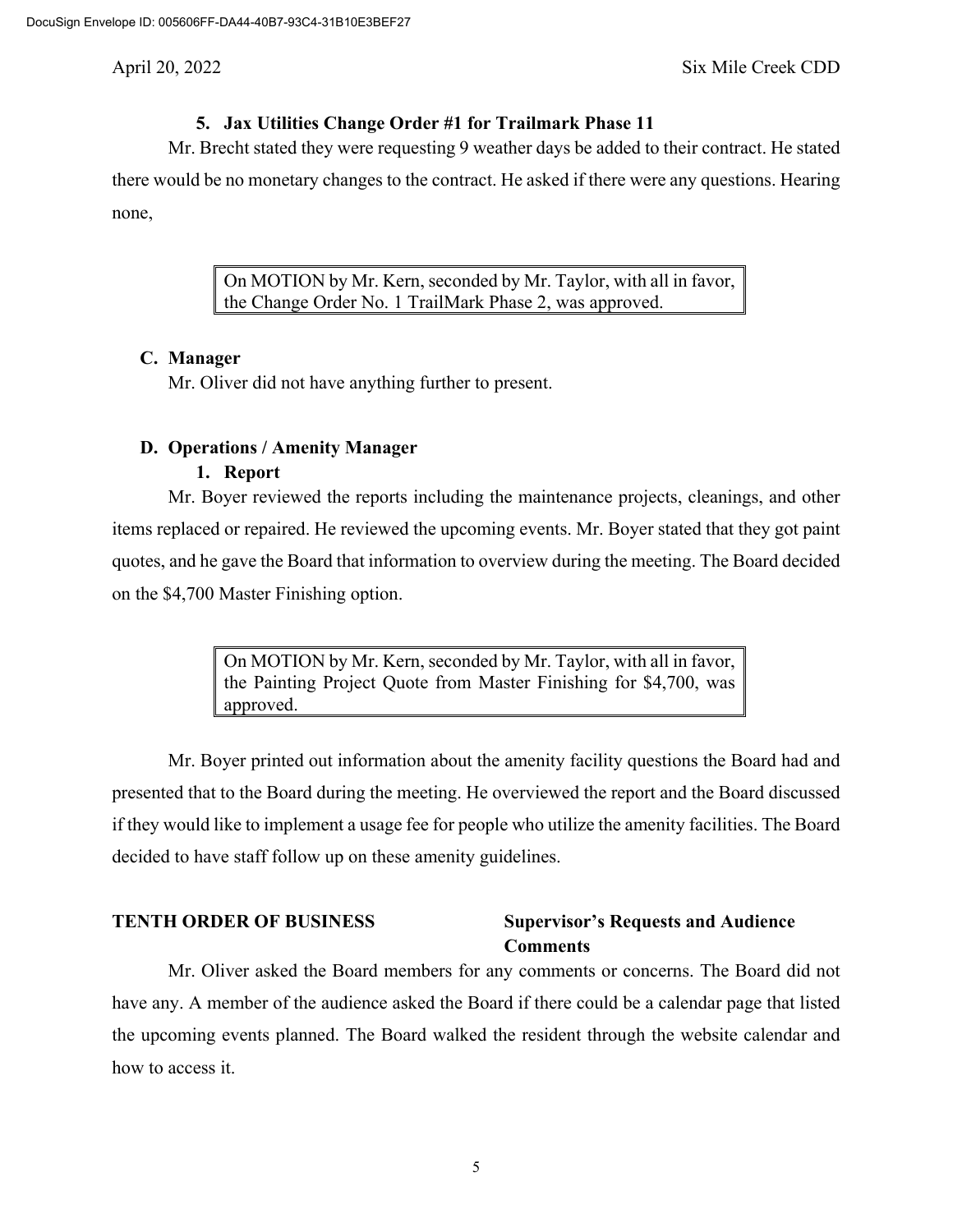A resident asked if there was a date for the new pool, and if the construction would affect the current pool. The Board replied that construction would not interfere with the current pool, and that there is no date set yet as civil and architecture plans are still being finalized.

A resident asked about the wetlands and what could be done to provide better draining for that water. The District Engineer is looking into options for the drainage.

#### **ELEVENTH ORDER OF BUSINESS Financial Reports**

# **A. Balance Sheet as of March 31, 2022 and Statement of Revenues and Expenses for the Period Ending March 31, 2022**

Mr. Oliver presented the financials to the Board, noting there was no action needed.

#### **B. Assessment Receipt Schedule**

Mr. Oliver noted that they are near full collection on roll.

#### **C. Check Register**

Mr. Oliver presented the check register and asked for a motion to approve.

On MOTION by Mr. Kern, seconded by Mr. Taylor, with all in favor, the Check Register, was approved.

# **TWELTH ORDER OF BUSINESS Shade Session: Regarding Security Matters**

At this time the Board went into a closed session to discuss security matters.

**NINTH ORDER OF BUSINESS Next Scheduled Meeting – May 18, 2022 at 2:00 p.m.**

Mr. Oliver noted that the next regular meeting date will be May 18, 2022, at 2:00 p.m. at their current location.

### **TENTH ORDER OF BUSINESS Adjournment**

On MOTION by Mr. Taylor, seconded by Mr. Kern, with all in favor, the meeting was adjourned.